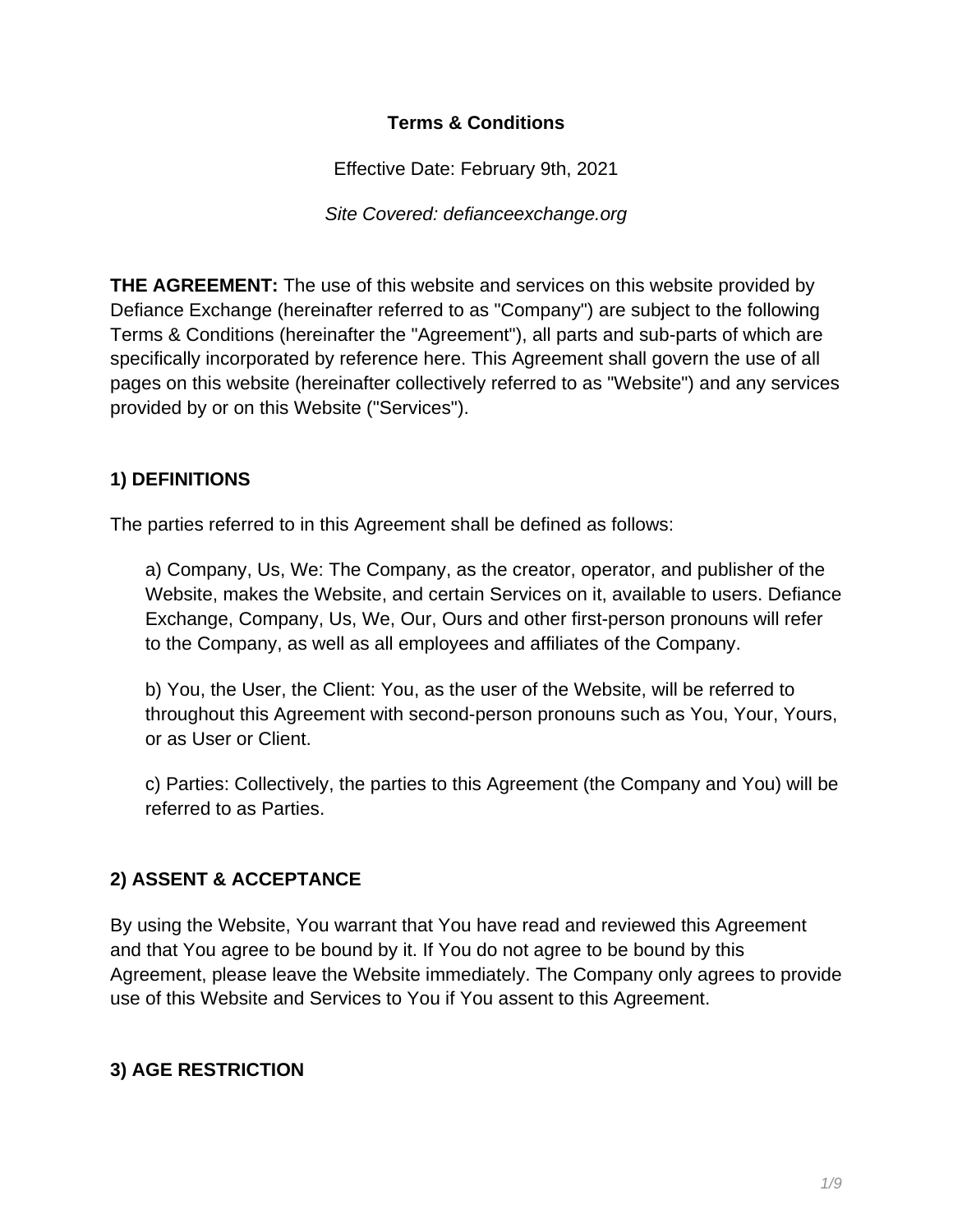You must be at least 18 (eighteen) years of age to use this Website or any Services contained herein. By using this Website, You represent and warrant that You are at least 18 years of age and may legally agree to this Agreement. The Company assumes no responsibility or liability for any misrepresentation of Your age.

# **4) LICENSE TO USE WEBSITE**

The Company may provide You with certain information as a result of Your use of the Website or Services. Such information may include, but is not limited to, documentation, data, or information developed by the Company, and other materials which may assist in Your use of the Website or Services ("Company Materials"). Subject to this Agreement, the Company grants You a non-exclusive, limited, non-transferable and revocable license to use the Company Materials solely in connection with Your use of the Website and Services. The Company Materials may not be used for any other purpose, and this license terminates upon Your cessation of use of the Website or Services or at the termination of this Agreement.

# **5) INTELLECTUAL PROPERTY**

You agree that the Website and all Services provided by the Company are the property of the Company, including all copyrights, trademarks, trade secrets, patents, and other intellectual property ("Company IP"). You agree that the Company owns all right, title and interest in and to the Company IP and that You will not use the Company IP for any unlawful or infringing purpose. You agree not to reproduce or distribute the Company IP in any way, including electronically or via registration of any new trademarks, trade names, service marks or Uniform Resource Locators (URLs), without express written permission from the Company.

# **6) USER OBLIGATIONS**

As a user of the Website or Services, You may be asked to register with Us. When You do so, You will choose a user identifier, which may be Your email address or another term, as well as a password. You may also provide personal information, including, but not limited to, Your name. You are responsible for ensuring the accuracy of this information. This identifying information will enable You to use the Website and Services. You must not share such identifying information with any third party, and if You discover that Your identifying information has been compromised, You agree to notify Us immediately in writing. Email notification will suffice. You are responsible for maintaining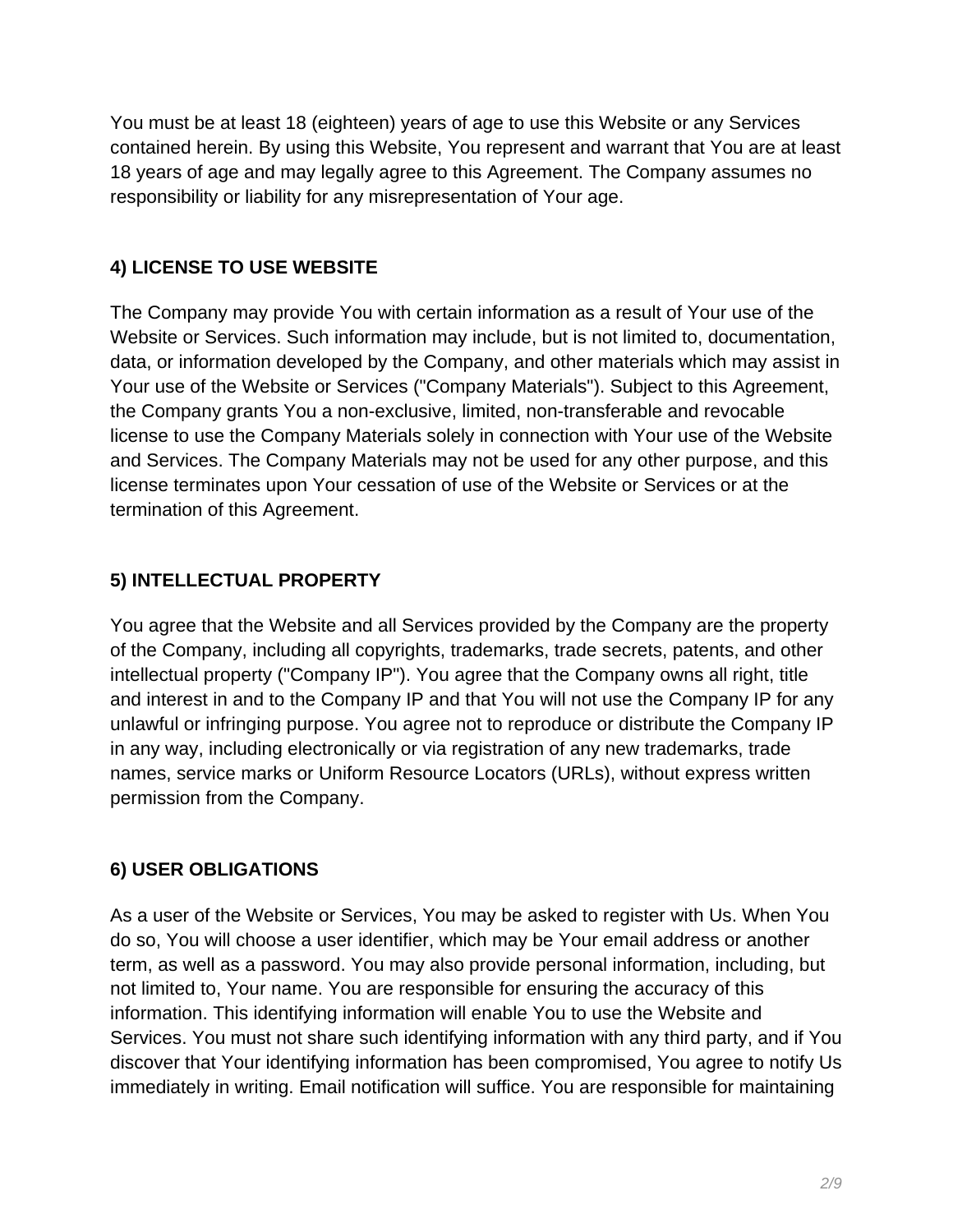the safety and security of Your identifying information as well as keeping Us apprised of any changes to Your identifying information. Providing false or inaccurate information, or using the Website or Services to further fraud or unlawful activity is grounds for immediate termination of this Agreement.

# **7) ACCEPTABLE USE**

You agree not to use the Website or Services for any unlawful purpose or any purpose prohibited under this clause. You agree not to use the Website or Services in any way that could damage the Website, Services, or general business of the Company.

a) You further agree not to use the Website or Services:

I) To harass, abuse, or threaten others or otherwise violate any person's legal rights;

II) To violate any intellectual property rights of the Company or any third party;

III) To upload or otherwise disseminate any computer viruses or other software that may damage the property of another;

IV) To perpetrate any fraud;

V) To engage in or create any unlawful gambling, sweepstakes, or pyramid scheme;

VI) To publish or distribute any obscene or defamatory material;

VII) To publish or distribute any material that incites violence, hate, or discrimination towards any group;

VIII) To unlawfully gather information about others.

## **8) PRIVACY INFORMATION**

Through Your Use of the Website and Services, You may provide Us with certain information. By using the Website or the Services, You authorize the Company to use Your information in the United States and any other country where We may operate.

a) Information We May Collect or Receive: When You register for an account, You provide Us with a valid email address and may provide Us with additional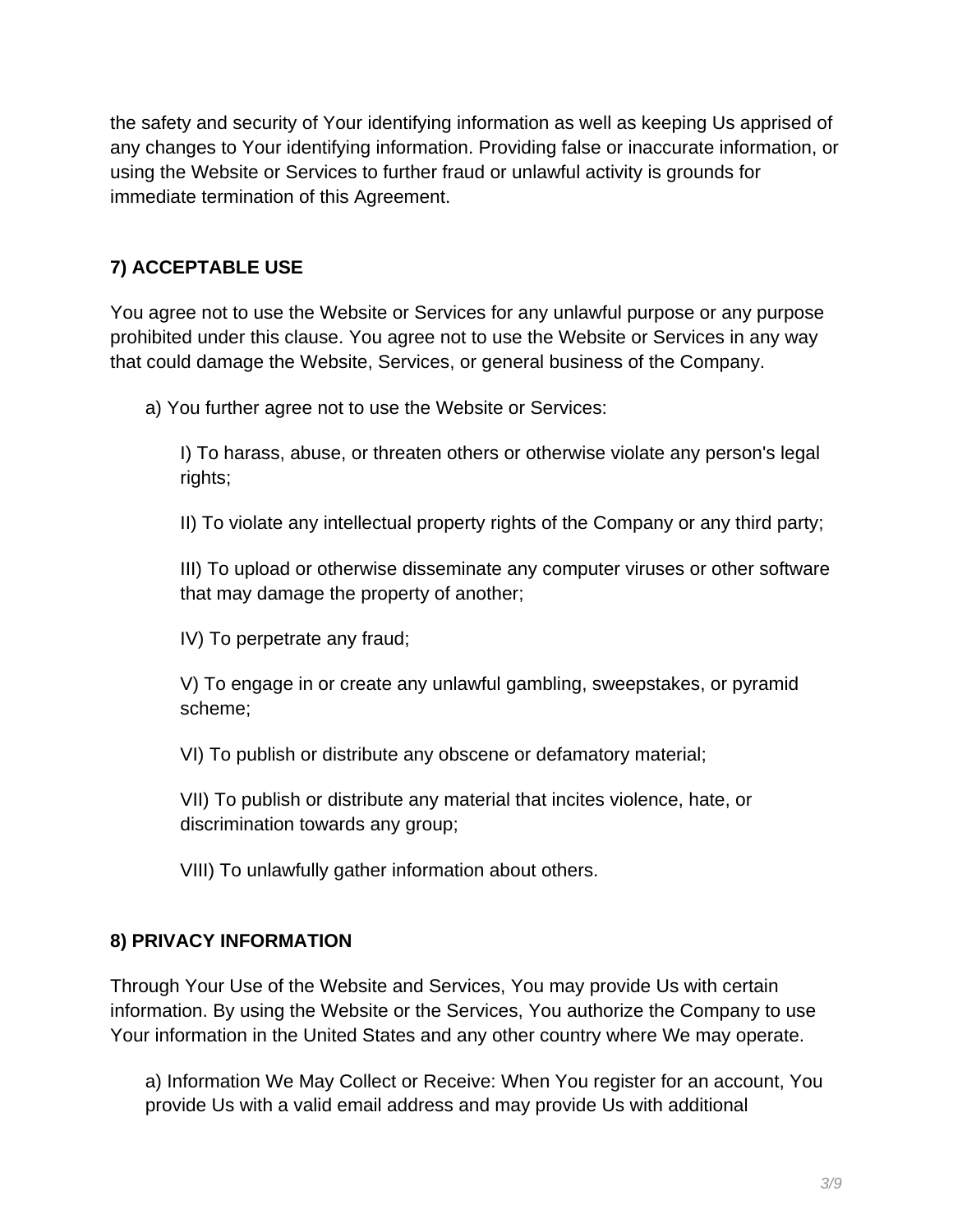information, such as Your name or billing information. Depending on how You use Our Website or Services, We may also receive information from external applications that You use to access Our Website, or We may receive information through various web technologies, such as cookies, log files, clear gifs, web beacons or others.

b) How We Use Information: We use the information gathered from You to ensure Your continued good experience on Our website, including through email communication. We may also track certain aspects of the passive information received to improve Our marketing and analytics, and for this, We may work with third-party providers.

c) How You Can Protect Your Information: If You would like to disable Our access to any passive information We receive from the use of various technologies, You may choose to disable cookies in Your web browser. Please be aware that the Company will still receive information about You that You have provided, such as Your email address. If You choose to terminate Your account, the Company will store information about You for the following number of days: 90. After that time, it will be deleted.

# **9) SALES**

The Company may sell goods or services or allow third parties to sell goods or services on the Website. The Company undertakes to be as accurate as possible with all information regarding the goods and services, including product descriptions and images. However, the Company does not guarantee the accuracy or reliability of any product information, and You acknowledge and agree that You purchase such products at Your own risk. For goods or services sold by others, the Company assumes no liability for any product and cannot make any warranties about the merchantability, fitness, quality, safety or legality of these products. For any claim You may have against the manufacturer or seller of the product, You agree to pursue that claim directly with the manufacturer or seller and not with the Company. You hereby release the Company from any claims related to goods or services manufactured or sold by third parties, including any and all warranty or product liability claims.

If You are unhappy with a service being sold on Our Website, You may request a refund.

## **10) REVERSE ENGINEERING & SECURITY**

You agree not to undertake any of the following actions: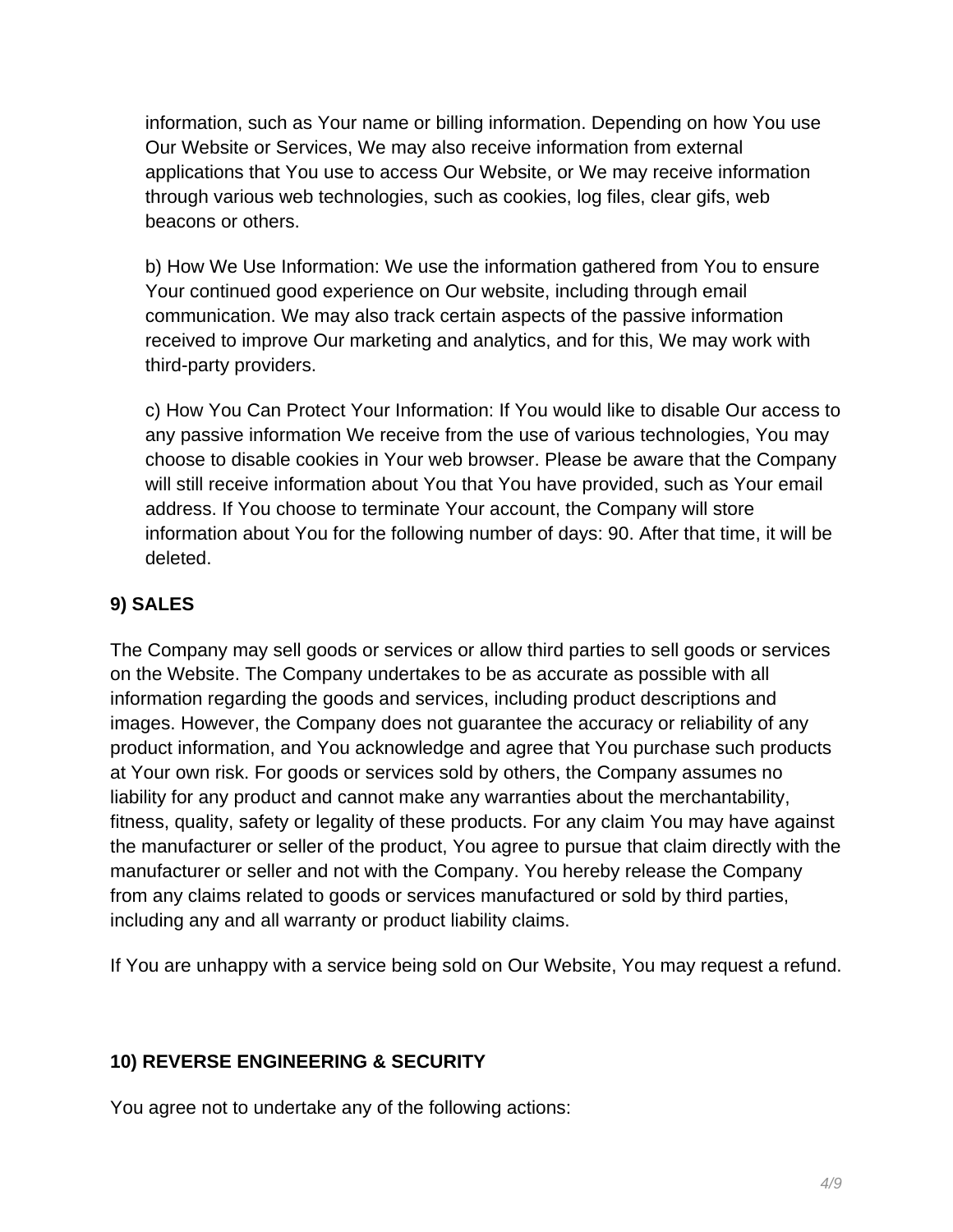a) Reverse engineer, or attempt to reverse engineer or disassemble any code or software from or on the Website or Services;

b) Violate the security of the Website or Services through any unauthorized access, circumvention of encryption or other security tools, data mining or interference to any host, user or network.

# **11) DATA LOSS**

The Company does not accept responsibility for the security of Your account or content. You agree that Your use of the Website or Services is at Your own risk.

#### **12) INDEMNIFICATION**

You agree to defend and indemnify the Company and any of its affiliates (if applicable) and hold Us harmless against any and all legal claims and demands, including reasonable attorney's fees, which may arise from or relate to Your use or misuse of the Website or Services, Your breach of this Agreement, or Your conduct or actions. You agree that the Company shall be able to select its own legal counsel and may participate in its own defense, if the Company wishes.

## **13) SPAM POLICY**

You are strictly prohibited from using the Website or any of the Company's Services for illegal spam activities, including gathering email addresses and personal information from others or sending any mass commercial emails.

## **14) THIRD-PARTY LINKS & CONTENT**

The Company may occasionally post links to third party websites or other services. You agree that the Company is not responsible or liable for any loss or damage caused as a result of Your use of any third party services linked to from Our Website.

#### **15) MODIFICATION & VARIATION**

The Company may, from time to time and at any time without notice to You, modify this Agreement. You agree that the Company has the right to modify this Agreement or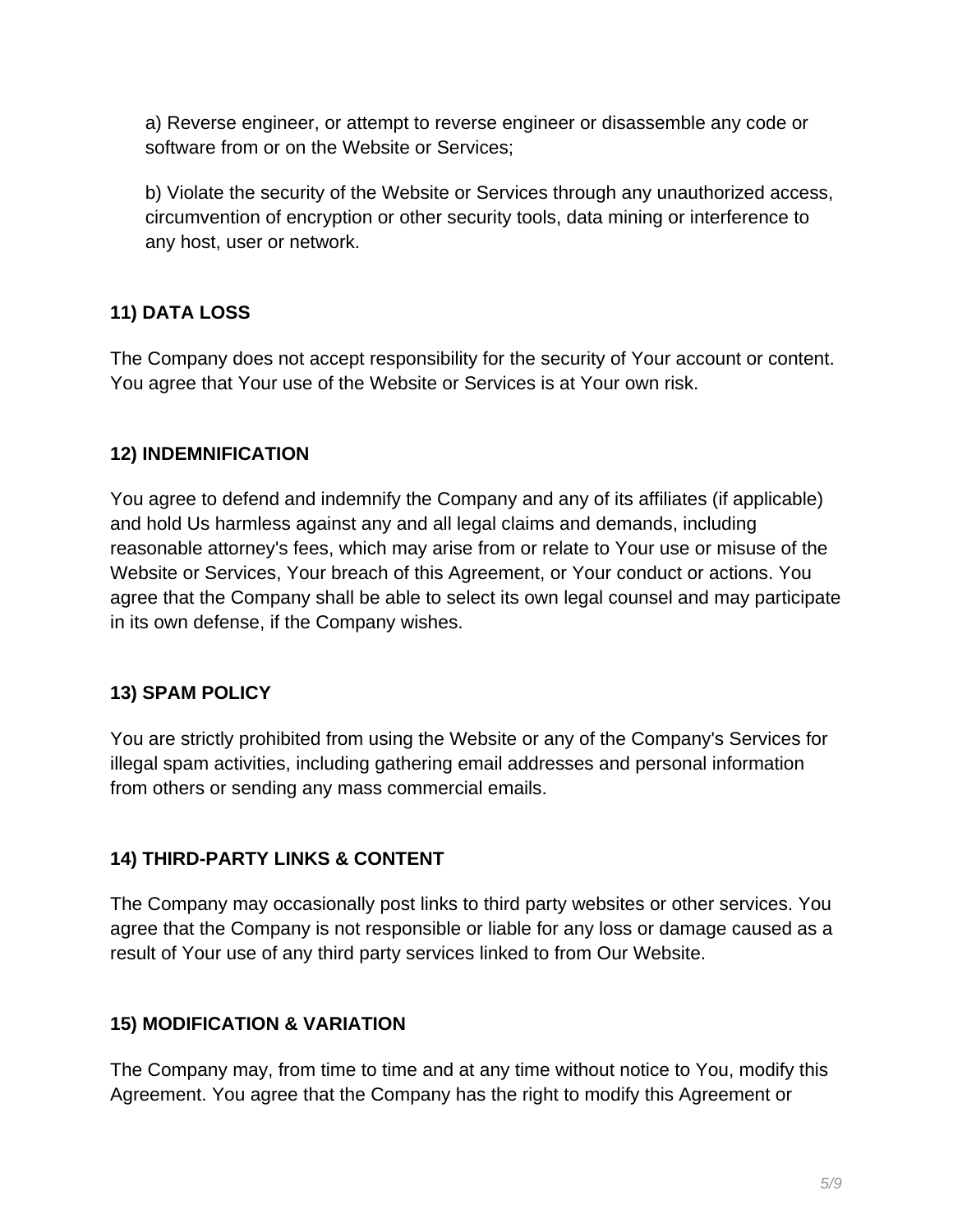revise anything contained herein. You further agree that all modifications to this Agreement are in full force and effect immediately upon posting on the Website and that modifications or variations will replace any prior version of this Agreement, unless prior versions are specifically referred to or incorporated into the latest modification or variation of this Agreement.

a) To the extent any part or sub-part of this Agreement is held ineffective or invalid by any court of law, You agree that the prior, effective version of this Agreement shall be considered enforceable and valid to the fullest extent.

b) You agree to routinely monitor this Agreement and refer to the Effective Date posted at the top of this Agreement to note modifications or variations. You further agree to clear Your cache when doing so to avoid accessing a prior version of this Agreement. You agree that Your continued use of the Website after any modifications to this Agreement is a manifestation of Your continued assent to this Agreement.

c) In the event that You fail to monitor any modifications to or variations of this Agreement, You agree that such failure shall be considered an affirmative waiver of Your right to review the modified Agreement.

## **16) ENTIRE AGREEMENT**

This Agreement constitutes the entire understanding between the Parties with respect to any and all use of this Website. This Agreement supersedes and replaces all prior or contemporaneous agreements or understandings, written or oral, regarding the use of this Website.

## **17) SERVICE INTERRUPTIONS**

The Company may need to interrupt Your access to the Website to perform maintenance or emergency services on a scheduled or unscheduled basis. You agree that Your access to the Website may be affected by unanticipated or unscheduled downtime, for any reason, but that the Company shall have no liability for any damage or loss caused as a result of such downtime.

#### **18) TERM, TERMINATION & SUSPENSION**

The Company may terminate this Agreement with You at any time for any reason, with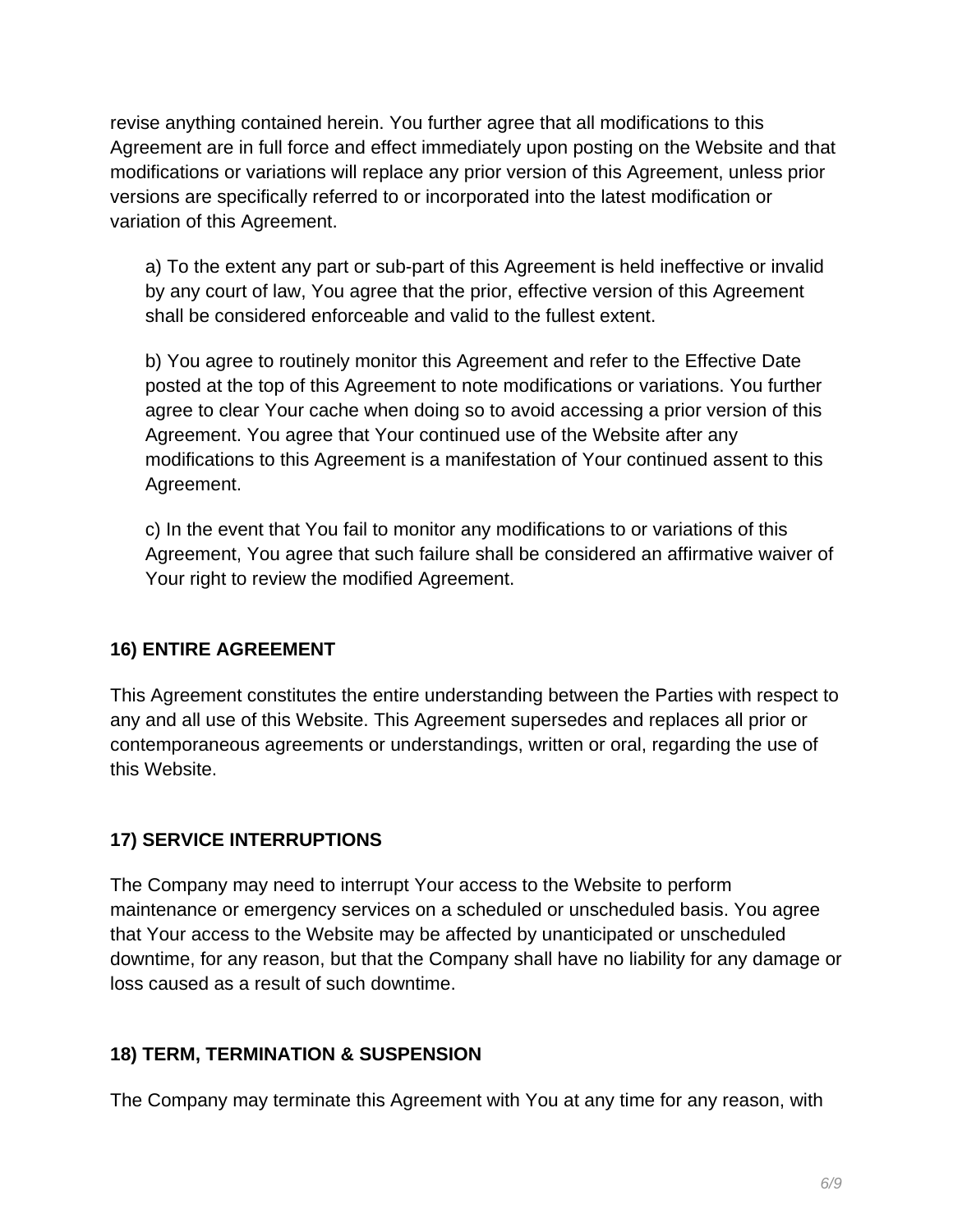or without cause. The Company specifically reserves the right to terminate this Agreement if You violate any of the terms outlined herein, including, but not limited to, violating the intellectual property rights of the Company or a third party, failing to comply with applicable laws or other legal obligations, and/or publishing or distributing illegal material. If You have registered for an account with Us, You may also terminate this Agreement at any time by contacting Us and requesting termination. At the termination of this Agreement, any provisions that would be expected to survive termination by their nature shall remain in full force and effect.

# **19) NO WARRANTIES**

You agree that Your use of the Website and Services is at Your sole and exclusive risk and that any Services provided by Us are on an "As Is" basis. The Company hereby expressly disclaims any and all express or implied warranties of any kind, including, but not limited to the implied warranty of fitness for a particular purpose and the implied warranty of merchantability. The Company makes no warranties that the Website or Services will meet Your needs or that the Website or Services will be uninterrupted, error-free, or secure. The Company also makes no warranties as to the reliability or accuracy of any information on the Website or obtained through the Services. You agree that any damage that may occur to You, through Your computer system, or as a result of loss of Your data from Your use of the Website or Services is Your sole responsibility and that the Company is not liable for any such damage or loss.

## **20) LIMITATION ON LIABILITY**

The Company is not liable for any damages that may occur to You as a result of Your use of the Website or Services, to the fullest extent permitted by law. The maximum liability of the Company arising from or relating to this Agreement is limited to the greater of one hundred (\$100) US Dollars or the amount You paid to the Company in the last six (6) months. This section applies to any and all claims by You, including, but not limited to, lost profits or revenues, consequential or punitive damages, negligence, strict liability, fraud, or torts of any kind.

## **21) GENERAL PROVISIONS:**

**a) LANGUAGE:** All communications made or notices given pursuant to this Agreement shall be in the English language.

**b) JURISDICTION, VENUE & CHOICE OF LAW:** Through Your use of the Website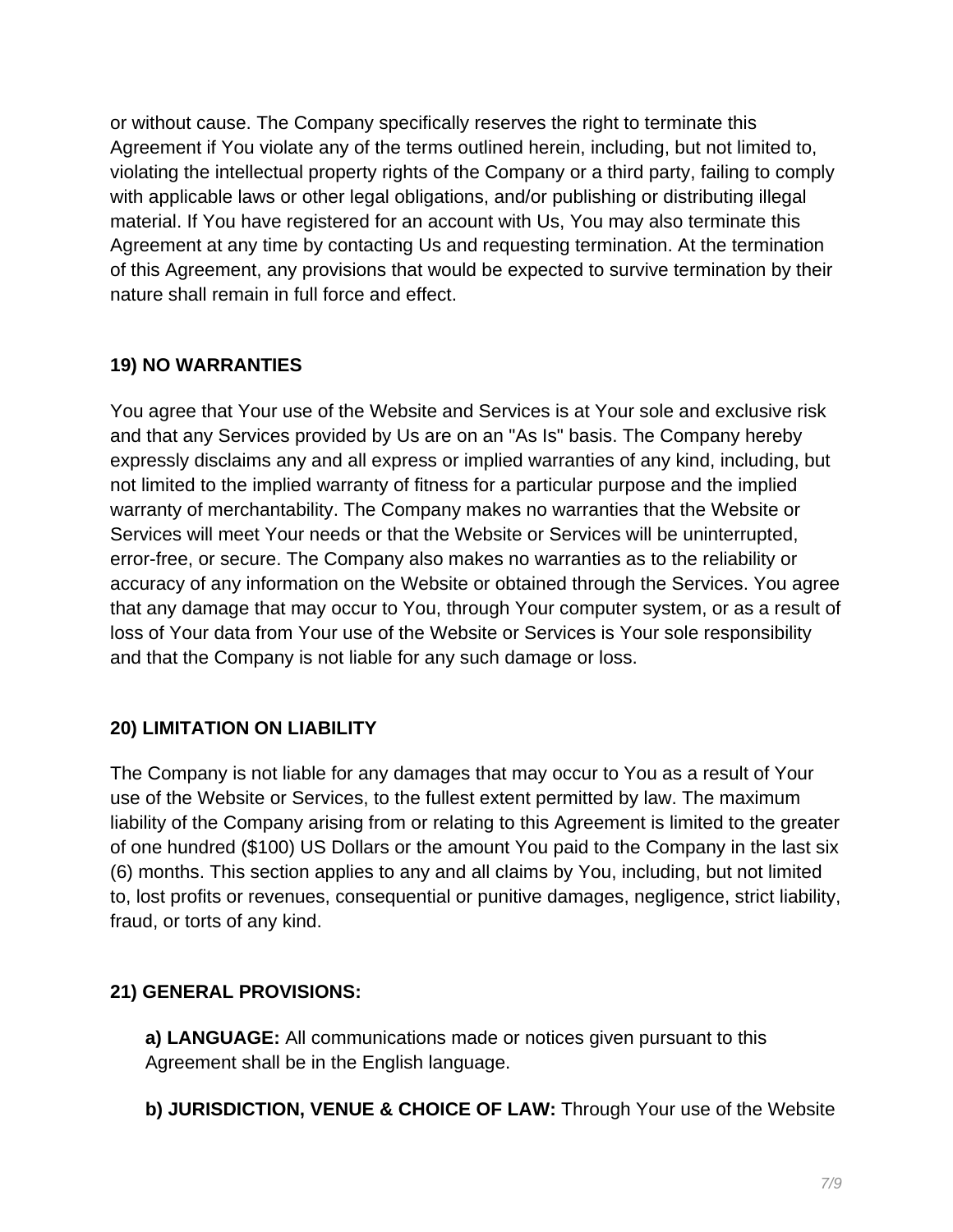or Services, You agree that the laws of the State of Washington shall govern any matter or dispute relating to or arising out of this Agreement, as well as any dispute of any kind that may arise between You and the Company, with the exception of its conflict of law provisions. In case any litigation specifically permitted under this Agreement is initiated, the Parties agree to submit to the personal jurisdiction of the state and federal courts of the following county: Pierce, Washington. The Parties agree that this choice of law, venue, and jurisdiction provision is not permissive, but rather mandatory in nature. You hereby waive the right to any objection of venue, including assertion of the doctrine of forum non conveniens or similar doctrine.

**c) ARBITRATION:** In case of a dispute between the Parties relating to or arising out of this Agreement, the Parties shall first attempt to resolve the dispute personally and in good faith. If these personal resolution attempts fail, the Parties shall then submit the dispute to binding arbitration. The arbitration shall be conducted in the following county: Pierce. The arbitration shall be conducted by a single arbitrator, and such arbitrator shall have no authority to add Parties, vary the provisions of this Agreement, award punitive damages, or certify a class. The arbitrator shall be bound by applicable and governing Federal law as well as the law of the following state: Washington. Each Party shall pay their own costs and fees. Claims necessitating arbitration under this section include, but are not limited to: contract claims, tort claims, claims based on Federal and state law, and claims based on local laws, ordinances, statutes or regulations. Intellectual property claims by the Company will not be subject to arbitration and may, as an exception to this sub-part, be *litigated*. The Parties, in agreement with this sub-part of this Agreement, waive any rights they may have to a jury trial in regard to arbitral claims.

**d) ASSIGNMENT:** This Agreement, or the rights granted hereunder, may not be assigned, sold, leased or otherwise transferred in whole or part by You. Should this Agreement, or the rights granted hereunder, by assigned, sold, leased or otherwise transferred by the Company, the rights and liabilities of the Company will bind and inure to any assignees, administrators, successors, and executors.

**e) SEVERABILITY:** If any part or sub-part of this Agreement is held invalid or unenforceable by a court of law or competent arbitrator, the remaining parts and sub-parts will be enforced to the maximum extent possible. In such condition, the remainder of this Agreement shall continue in full force.

**f) NO WAIVER:** In the event that We fail to enforce any provision of this Agreement, this shall not constitute a waiver of any future enforcement of that provision or of any other provision. Waiver of any part or sub-part of this Agreement will not constitute a waiver of any other part or sub-part.